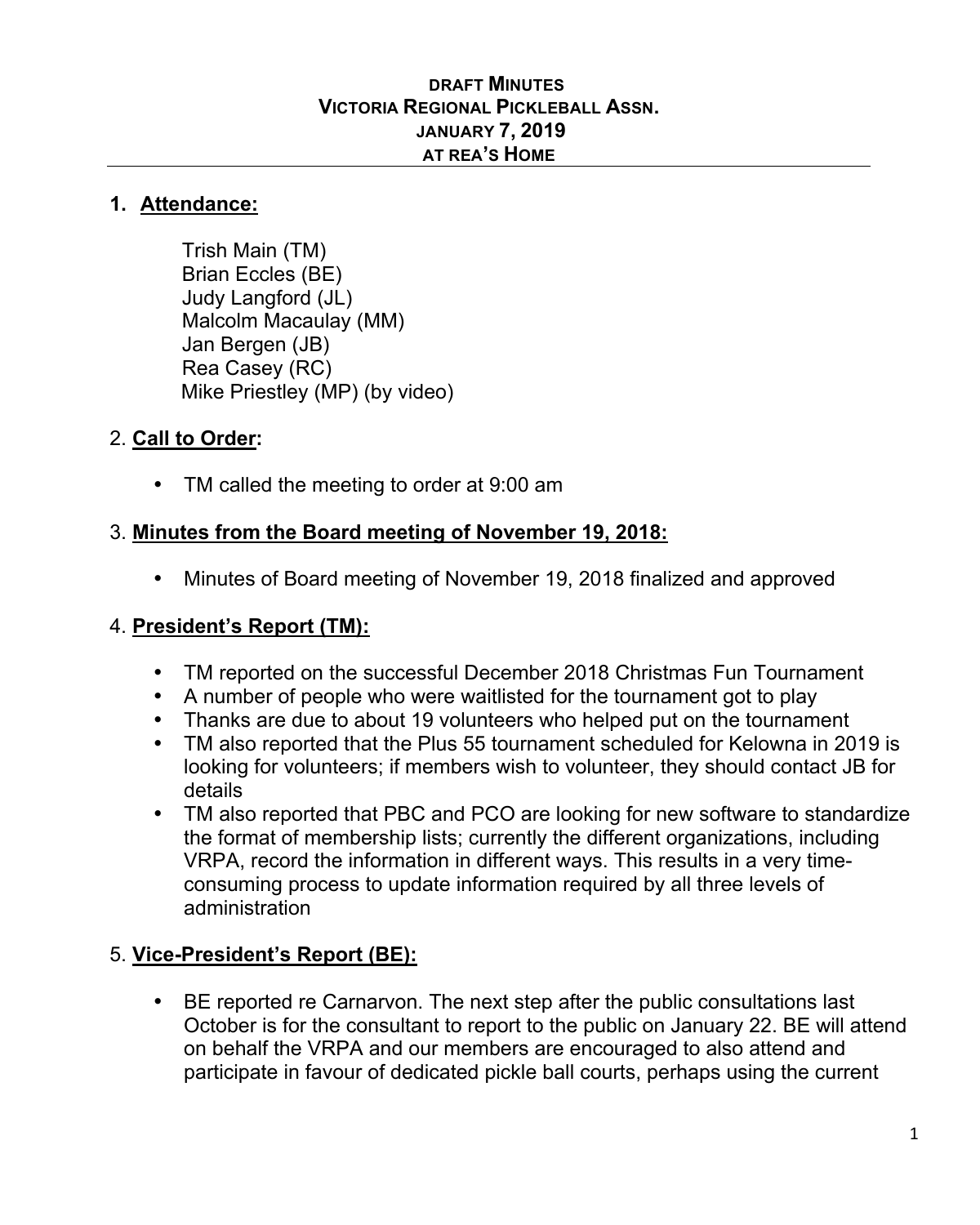lacrosse box space and adjacent land. BE will prepare a draft report for circulation to our members

• BE also reported that the annual Oak Bay draw for outdoor court rentals between April and September will take place on January 19; the new hourly rate per court is \$9

#### 6. **Treasurer's Report:**

- Current ISCU account balance \$11,877.93
- PayPal account balance \$2,417.03
- Petty cash  $$225.50$
- The gross proceeds of the Christmas tournament were \$1,600. After expenses and profit sharing with Saanich, our net revenue was \$361.79

# 7. **Other Directors' reports:**

• RC reported that we have 15 new members in January for a total of 184 active members. The Authentisign process is working better now since the recent changes

# 8. **Old Business:**

- Wednesday afternoon play Drill and Practice:
- After discussion, the board re-affirmed the earlier decision to continue the program from January 16 to February 27 (6 weeks) with a maximum of 30 participants Marilyn Moen has expressed a willingness to lead/assist with drills and MM will follow up with her in such regard
- Denis Harrigan is also willing to lead some sessions

# 9. **New Business:**

- The Board discussed the possibility of running a spring league for advanced players from mid-April to mid-June
- TM will contact Denis Harrigan to see if he is prepared to organize
- JB raised the prospect of a mutual relationship with RBT Athletics, a new sporting goods and shoe store, in Sidney. RBT has expressed interest in discussing mutual benefits. JB will set up a meeting between the owner and some of the board members
- TM will contact Pearkes to try to reserve June  $7 9$ , 2019 for the annual VRPA tournament. The Board discussed and agreed that it is not feasible to plan for and offer a sanctioned tournament this year so the event will be